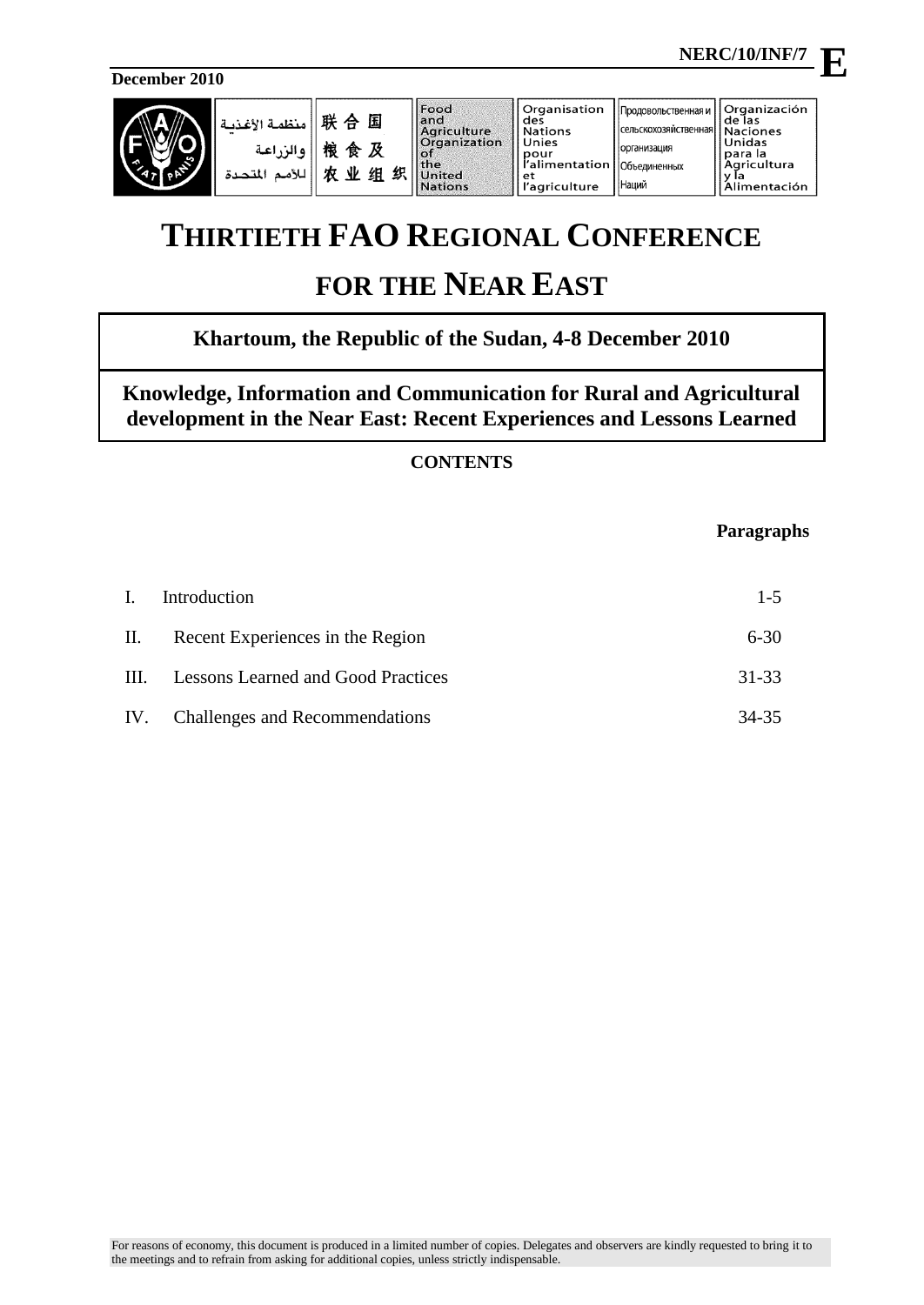#### **I. Introduction**

1. Reliable agricultural information constitutes a cornerstone in the construction of agricultural development and in the formulation of policies that, relying on valid and scientific basis, are designed to enhance food security and reduce rural poverty. Nevertheless, as a result of many factors, at present access to and adoption of agricultural information and knowledge in the Region is inadequate.

2. Among these constraints are: inadequate agricultural research; inefficient information and communications management; poor linkages between researchers and extension officers; diversity of institutions and of the methodologies used for collecting agricultural data and information; lack of coordination and collaboration; an absence of virtual national networks of agricultural institutions of Ministries of Agriculture and Agricultural Research Centers (MOA/ARC) that can be accessed through a national portal.

3. Institutional capacity development is required for effective information management and knowledge exchange that is based on stakeholders needs.

4. FAO recognizes the role of three key components in its strategic approach to the use of information and communication in the fight against hunger and fight poverty. These include: (i) information content relevant to agricultural and rural development and food security; (ii) innovative mechanisms for information exchange; and (iii) networks made up of formal and informal stakeholders' associations.

5. The purpose of this document is to focus on the recent experiences with lessons learned in the field of information management and knowledge exchange. In spite of some significant progress related to institutional capacity development that has been made in this area in Egypt, Jordan and Oman, there is an urgent need in the Region for more in-depth implementation for institutional capacity building and development in the area of knowledge and information management for development.

#### **II. Recent Experiences in the Region**

6. Regional knowledge exchange and information management for development has been identified as a priority by various regional bodies; it has also has been recognized as such by the FAO framework of actions designed to implement both the World Food Summit (WFS) targets and the Millennium Development Goals (MDG). Work in this area in the period from 2004 to 2009 included technical assistance, advisory services, policy assistance, and capacity development to facilitate knowledge access and to strengthen stakeholders' linkages and participation at both national and regional levels.

7. FAO's assistance in this sector has focused on developing and strengthening institutional and human capacities in national agricultural research and extension systems. Recent efforts included five field projects. Three of these were Technical Cooperation Programme (TCP) and two were Unilateral Trust Fund (UTF) projects for national capacity development through rural and institution-based information and knowledge systems/networks. All of these were designed to enhance effective information management and knowledge exchange in the field of rural and agricultural development.

#### **1. Rural Information and Knowledge System/Network**

8. The Virtual Extension Research Communication Network (VERCON) is a conceptual model developed by FAO that any country can adapt to strengthen linkages between extension officers, researchers, farmers and other stakeholders involved in agricultural and rural development in their areas. The project was designed to improve agricultural advisory services to farmers. It should be noted here that VERCON-Egypt was implemented under the TCP modality and was successfully completed in 2001-2002.

9. FAO also assisted Egypt in formulating a UTF project for national capacity development designed to boost effective information management and knowledge exchange in rural and agricultural development. This Rural and Agricultural Development Communication Network Project (RADCON), which was set up between 2004 and 2008, is now fully operational and consists of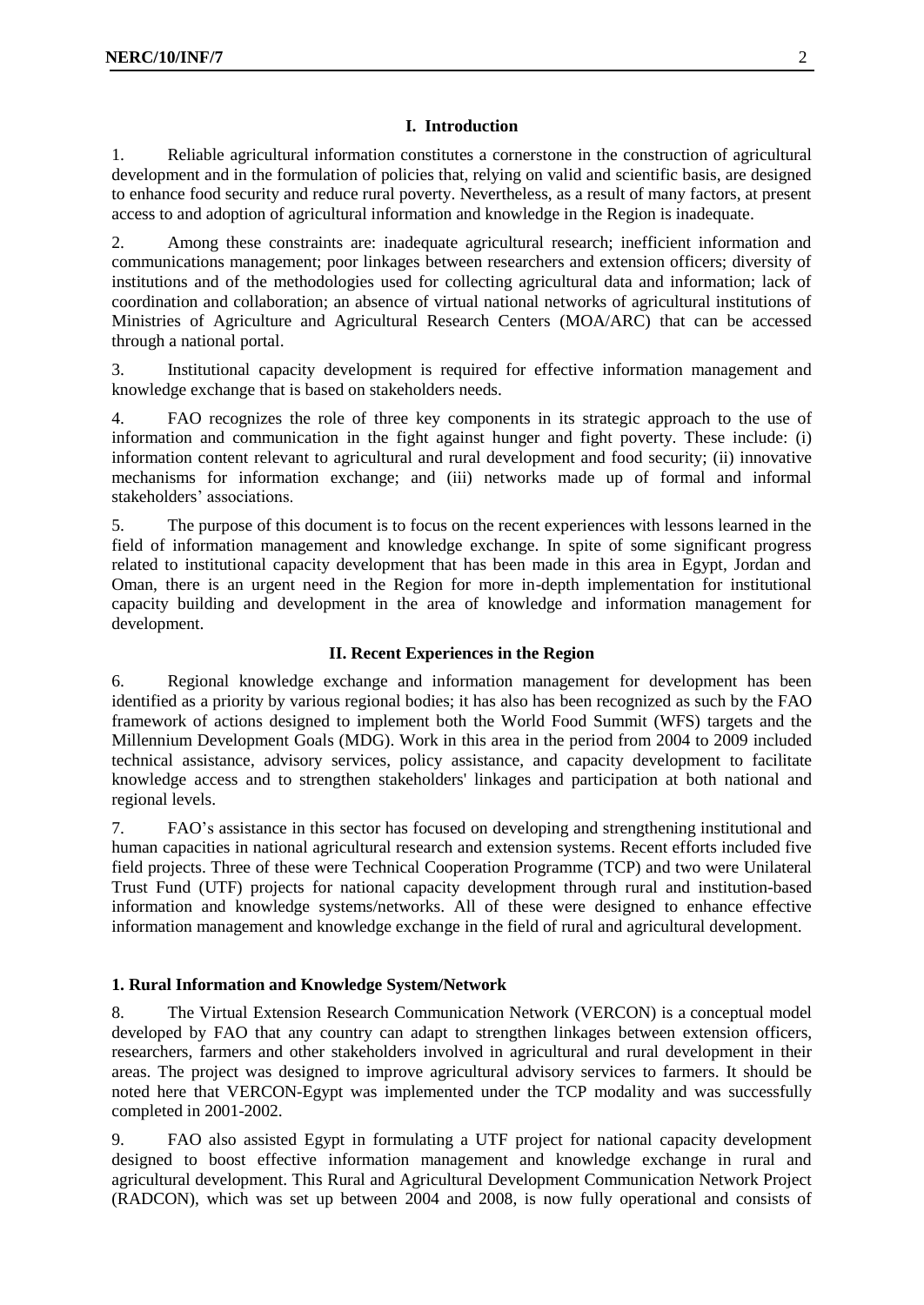sustainable and dynamic information and communication system that responds to the needs of 50 poor farming communities.

10. Currently, over 250 RADCON sites are operational and provide information services in Egypt. Some 150 village facilitators (at least one man and one woman per village) from 50 villages were trained to work with farmers using participatory approaches designed to link rural communities and enable them to participate in generating, developing and sharing knowledge through the system. They are supported, both online and offline, through an extensive network of mentors and experts in research, extension, health and nutrition, environmental waste, women's affairs, community development and rural enterprise.

11. There is still a long way to go as Egypt has more than 4000 villages. The project covers most of the country's research stations and directorates but the ongoing implementation of RADCON is still required to be extended to the grass-roots level in order to reach out more resource-poor farmers. The technical efforts needed at the central level for developing new information components are not representing any bottle neck and can be smoothly evolve in coming years

#### **2. Institution-based Information and Knowledge System/Network**

12. Countries in the Region can now take advantage of a full range of conceptual models and networks that give stakeholders access to all major research on agricultural science and technology. These fall into three broad categories. First, there are those facilitating worldwide access to the scientific literature in agriculture appearing in peer-reviewed learned journals that for the most part are published commercially and thus sold at prices which are unaffordable in developing countries. The second category includes projects designed to build capacity for developing an effective information management system based on stakeholders' needs to manage, disseminate and share relevant information and knowledge relating to agricultural development and food security policies. The third includes those initiatives developed to help organizations active in agricultural science to publish and disseminate the results of their work.

13. Within the first category is the Global Online Research in Agriculture (AGORA), a global partnership set up in October 2003 to provide developing countries with free online access to fulltext scholarly journals in the field of agriculture. The main objective of AGORA [\(http://www.aginternetwork.org/\)](http://www.aginternetwork.org/) is to increase the quality of agricultural research and education by providing researchers in poor countries with online access to some 1278 peer-reviewed key journals in agriculture and related sciences.

14. Within the second category, the appropriate models to illustrate are three projects [NARIMS, NAIS and NAKEMS] under field programme and one project [the Agricultural Information System (AIS) at institutional and national levels] under regular programme of work.

15. The National Agricultural Research Information Management System (NARIMS) enables agricultural researchers and scientists to carry out research more effectively by providing access to other research organizations and their output. It is an integrated, bilingual (Arabic/English) web-based system designed to capture and disseminate data about research institutes, researchers working in those institutes, publications, development projects along with information regarding the national plan on agricultural and veterinary research. The system [\(http://www.arc.sci.eg/\)](http://www.arc.sci.eg/) was developed in Egypt for the Agricultural Research Center (ARC) by the Central Laboratory for Agricultural Expert Systems, which was able to build on existing FAO tools and methodologies and work closely with FAO staff. The system was launched in 2007 and is fully operational at Egypt's ARC.

16. A National Agricultural Information System (NAIS) project was approved for Jordan in 2007 to provide technical assistance designed to strengthen the capacity of the Jordanian Ministry of Agriculture for establishing an effective and efficient information system. The project is fully operational [\(http://nais-jordan.gov.jo\)](http://nais-jordan.gov.jo/) and has managed both to formulate an operative agricultural information strategy and to establish a Jordanian Agricultural Information Centre (JAIC). In 2010, special focus was given to training activities, including hands-on Trainings for Trainers and core staffs.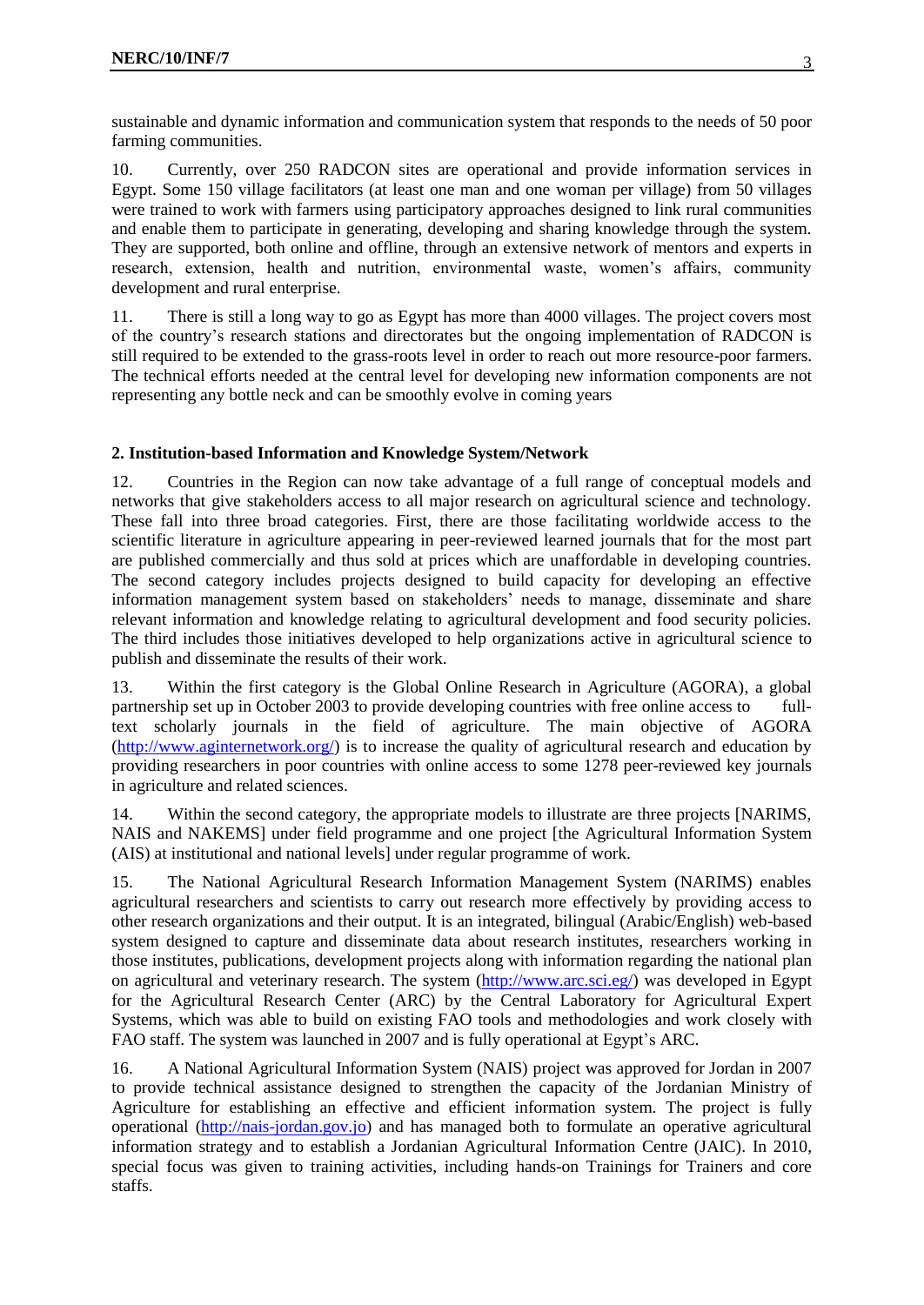17. Upon the request of the Sultanate of Oman, FAO provided that country with technical assistance designed to lead to the development of an Agricultural Information Centre. The objective of the project is to strengthen the capacity of the Oman Ministry of Agriculture for effective information management and knowledge exchange in support of agricultural development and food security policies. The project began in 2009 and a National Agricultural Knowledge Exchange Management System [\(http://nakems-oman.faorne.net/\)](http://nakems-oman.faorne.net/) and website of Ministry of Agriculture of Sultanate of Oman [\(http://moa-oman.faorne.net/\)](http://moa-oman.faorne.net/) are now fully operational. The project has made a good deal of progress towards the establishment of an Agricultural Information Centre.

18. FAO has continued to furnish technical support to a variety of operational projects in Egypt, Jordan and Oman. These include technical backstopping, provision of technology systems and capacity development that focus on information and knowledge policy assistance, on strengthening of national institutions, on training, as well as on advisory missions when requested.

19. FAO has also continued to strengthening collaboration and partnership with national counterparts and executive committees responsible for national field projects to proceed with activities within the framework of the projects activities and outputs that serve their national requirements, support regional stakeholders needs and lead for improving the training efficiency given to the stakeholders and serving the Arabic speaking stakeholders community in addition to strengthening their collaboration and partnership with FAO. This practical approach is applied where FAO normative work in association with the field programme (application, adaptation and feedback) is best illustrated as an example of building the field programme development upon the normative strengths of FAO regular programme.

20. Towards serving member countries in this regard, FAO has made in-house development for the Institution-based Agricultural Information System/Network (AIS) at institutional and country levels (Version 2.0 released in 2009). It was distributed in collaboration with AARINENA and GFAR to the information focal units of Cyprus, Iran, Jordan, Lebanon, Libya, Oman, Morocco, Sudan, Syria, and Tunisia and is available online [\(http://ais.faorne.net/\)](http://ais.faorne.net/) to be downloaded free of charge.

21. Within the third category mentioned above in paragraph 12, that allowing researchers to publish their own work is the International Information System for the Agricultural Sciences and Technology/AGRIS [\(http://agris.fao.org/\)](http://agris.fao.org/). This was established in 1975 and consists of a network of over 200 organizations worldwide that collaborate on improving access and information exchange in the field of agricultural science and technology. FAO has also developed another institutional repository tool for capturing and disseminating scientific and technical information. This is called the "Web Documents Information Management System" [\(http://web-dims.com\)](http://web-dims.com/) and can be downloaded free of charge.

22. In the context of ongoing regional and global projects, FAO has continued to work with AARINENA, GFAR, AOAD and ICARDA to build capacities in information and knowledge management. Its efforts have been directed primarily at the national Focal Points in the agricultural research institutions of 12 countries in the Region, namely Cyprus, Egypt, Iran, Jordan, Lebanon, Libya, Oman, Morocco, Sudan, Syria, Tunisia and Yemen. In cooperation with regional and international partners, FAO organized several training workshops (eight regional and forty national) on information management and knowledge exchange systems for agricultural research and development.

#### **3. Regional Thematic Knowledge Networks**

23. FAO has continued to work closely with regional partners such as the Association of Agricultural Research Institutions in Near East and North Africa (AARINENA), the International Center for Agricultural Research in Dry Areas (ICARDA), the Global Forum on Agricultural Research (GFAR) and the Arab Organization for Agricultural Development (AOAD). The goal in all cases has been to establish and develop thematic networks of professional staff and collaborating centers for sustainable agriculture and food security.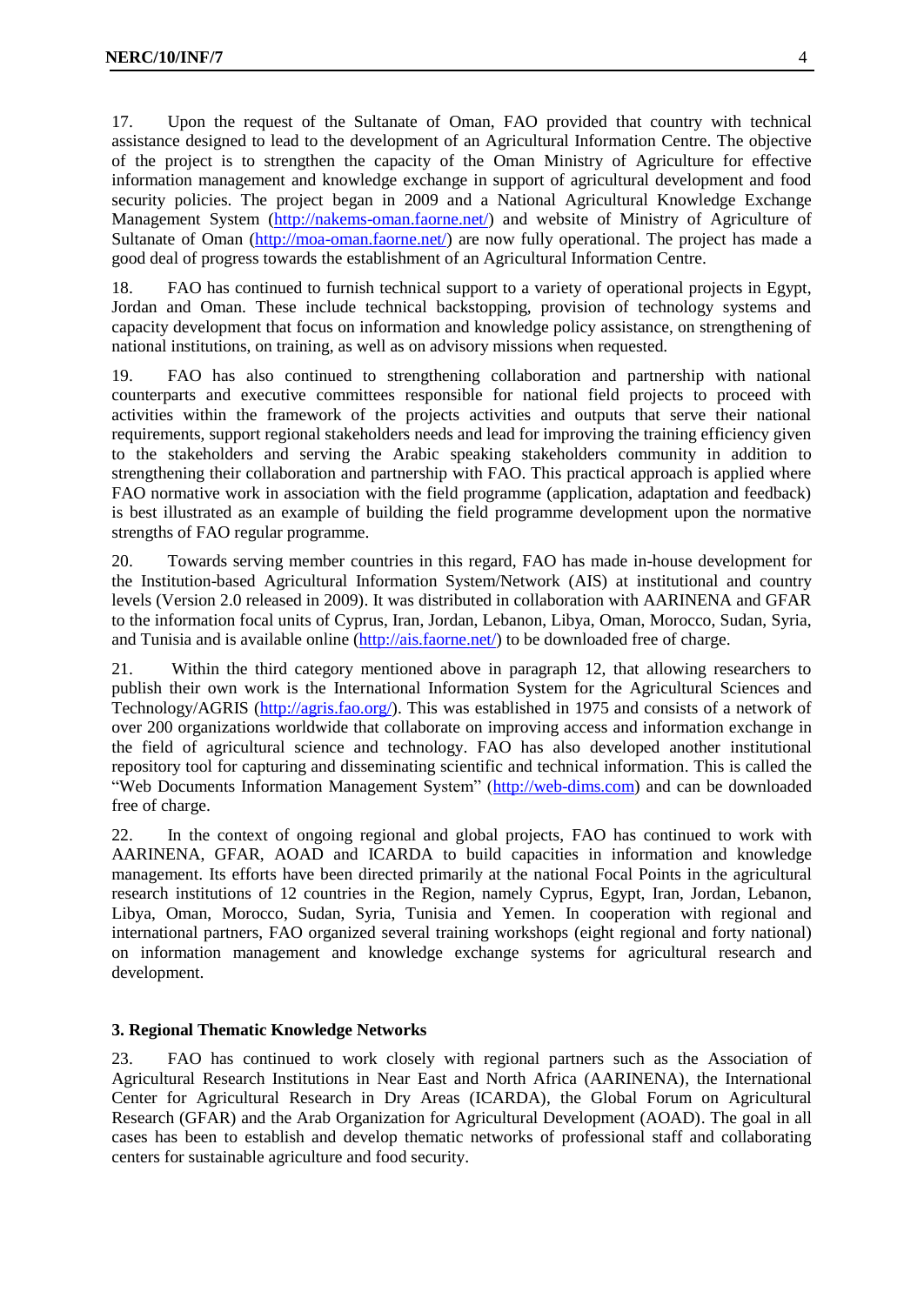24. In collaboration with AARINENA and GFAR, FAO worked on developing the Near East and North Africa Rural and Agricultural Knowledge and Information Network (NERAKIN [http://www.nerakin.net/\). This system consists of a](http://www.nerakin.net/).%20This%20system%20consists%20of) regional network gateway along with some 17 national knowledge and information portals. NERAKIN was launched in October 2008 and is designed to help member countries strengthen their regional networking and knowledge Sharing.

25. FAO, in collaboration with AARINENA, also developed and facilitated the Regional Agricultural Biotechnology Network (RABNENA- [http://www.rabnena.net/\)](http://www.rabnena.net/), a virtual community of professional staff and collaborating centers related to biotechnology.

26. In response to the rapid development of the aquaculture sector in the Region, members of the Regional Commission for Fisheries (RECOFI) requested the creation of a Regional Aquaculture Information System (RAIS). During the third session of the Commission in Doha, in May 2005, Kuwait offered to provide the premises for RAIS and allocated funds to develop this regional information system further. The RAIS system [\(http://www.raisaquaculture.net/\)](http://www.raisaquaculture.net/) uses up-to-date information technology and database management and is user-friendly, allowing rapid data entry from administrators and easy retrieval by end users.

27. FAO provided the technical support necessary to develop a website for the Preventive Desert Locust Management Network (EMPRES) and the Commission for Controlling the Desert Locust in the Central Region (CRC). It is now fully operational [\(http://crc-empres.org/\)](http://crc-empres.org/).

28. In 2008, FAO also assisted in developing the Near East and North Africa Regional Network for Agricultural Policies (NENARNAP –  $\frac{http://www.nenarnap.org/}{http://www.nenarnap.org/})$ . The primary objectives of NENARNAP are to enhance the capabilities of agricultural policy analysts and institutions to collect, document, synthesize, exchange and disseminate information on agricultural policies.

29. FAO is giving due consideration to building capacities further among policymakers, managers of agricultural institutions and information managers; the goal is to promote investment in agricultural information and knowledge management and to spread awareness of the importance of creating effective information management strategies, structures and procedures within their respective institutions.

30. FAO and a large number of international and regional partners were responsible for putting and promoting together the Coherence on Information for Agricultural Research for Development (CIARD) initiative, which is aimed at making agricultural research information truly accessible to all [\(http://www.ciard.net/\)](http://www.ciard.net/). During a workshop held in 2009, the CIARD Manifesto was revised on the basis of feedback received from member countries in the region and subsequently this was endorsed at the Global Conference on Agricultural Research for Development (GCARD) held in France in 2010. In addition to the Manifesto, the CIARD initiative facilitates access to practical tools that can help to support coherent approaches to enhancing access to agricultural information.

#### **III. Lessons Learned and Good Practices**

31. Some key lessons were learned during the implementation of the Rural Knowledge and Information Network (VERCON/RADCON) and the other institutional and national information and knowledge networks/systems set up in Egypt, Jordan and Oman. These included: (i) the need to create an enabling environment that recognizes the value of connectivity; (ii) institutionalization of networks; (iii) Acquiring knowledge-sharing culture that is based on collaborative methods and exchange mechanisms; (iv) the significance need to network facilitation with face-to-face meetings; (v) Networks depend on and work with people and not on technology alone; and (vi) the need to ensure sustainability and self-financing. Further details can be found at the following address: <http://kim-lessons-learned.faorne.net/>

32. The benefits that derive from regional and national partnerships in the development of networks are: (a) the likelihood that the system established will be based on collaborative efforts and effective communication; (b) broader exchange of information and knowledge; (c) greater technical cooperation, (d) lower operational costs; (e) synergies in information management; and (f) the application of agreed standards, methodologies and tools.